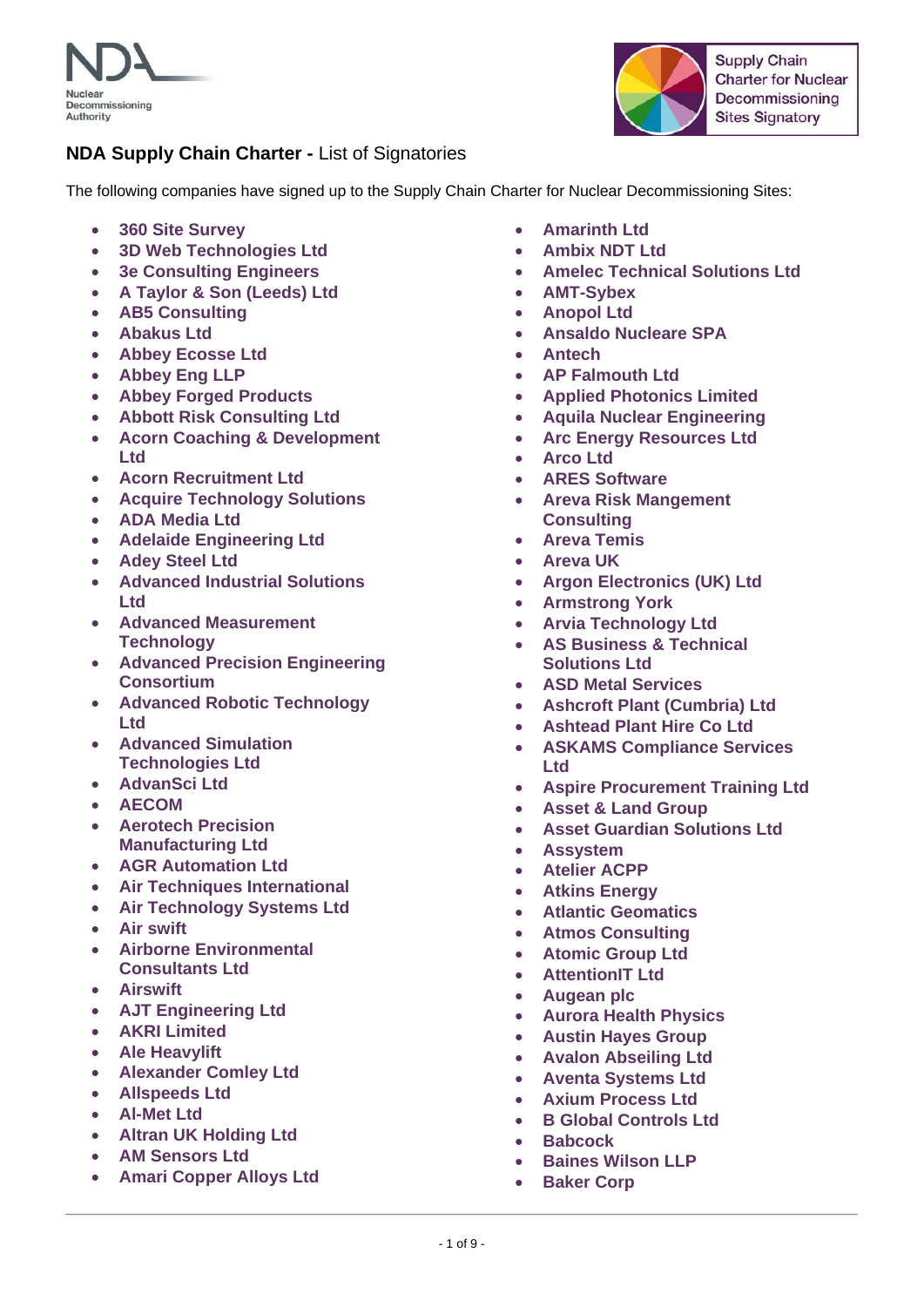



- **Baker Dougan Nuclear Ltd**
- **Baker Ross Recruitment**
- **Balfour Beatty Major Civil Engineering**
- **BAM Nutall Ltd**
- **Barrnon Ltd**
- **Beehive CLC Ltd**
- **BEL Engineering**
- **Belman UK Ltd**
- **•** Bendalls Engineering
- **Bender UK Ltd**
- **Berwicks Ltd**
- **Beverston Engineering Ltd**
- **BHR Group/Virtual PiE Ltd**
- **Bilfinger Industrial Automation Services Ltd**
- **Blackburn Starling & Company Ltd**
- **Blackwell Limited**
- **Blu Spark Ltd**
- **Blue Stream Consulting**
- **Blue Water Recruitment**
- **Booth Welsh**
- **Boulting Nuclear**
- **Bouygues Construction Services Nucleaires**
- **BPS World**
- **Brandon Hire Ltd**
- **Britain's Energy Coast**
- **Broughton Controls Ltd**
- **Brown McFarlane Ltd**
- **BRS Support Services**
- **Built Intelligence Ltd**
- **Bureau veritas**
- **Burges Salmon**
- **C&P Engineering Services Ltd**
- **Cairnhill Structures Ltd**
- **Calder Engineering Ltd**
- **Cam Machine Components Ltd**
- **Camfil Ltd**
- **Cammell Laird Ship Repairers & Ship Builders Ltd**
- **Cape Industrial Services Plc**
- **Capenhurst Nuclear Services**
- **Capita Resourcing**
- **Capita Real Estate & Infrastructure**
- **Capula Ltd**
- **Cara Construction**
- **Carillion plc**
- **Carter Jonas**
- **Castle Metals UK Ltd**
- **Cashmores Metals Ltd**
- **Catax Ltd**
- **Caulmert**
- **CDR Pumps**
- **CE Turner (Engineers) Ltd**
- **Centre for Leadership Performance**
- **Centronic Ltd**
- **Cham Ltd**
- **Chandler KBS**
- **Charles Day (Steels) Ltd**
- **China National Nuclear Corporation**
- **Chirmarn Ltd**
- **Cincantabria**
- **Cineon Productions Ltd**
- **CIS Ltd**
- **City Engineering (Bristol) Ltd**
- **Clean Air Technologies Ltd**
- **CLEARNORTH Recruitment Ltd**
- **Clicks and Links Ltd**
- **Client Managers Toolkit Ltd**
- **CLM Industrie**
- **CN Group**
- **CNIM UK Ltd**
- **Coffey Geotechnics**
- **Cogentus**
- **Colston Engineering Services Ltd**
- **Concept Metal Products Co. Ltd**
- **Concurrent Engineering**
- **Connexus Engineering**
- **Consolution Ltd**
- **Constructing Excellence**
- **Container D.O.O**
- **Contract Fire & Security**
- **Copper Consultancy**
- **Core CNC Ltd**
- **Corecut Ltd**
- **Costain**
- **Corporate Risk Associates Ltd**
- **Createc Ltd**
- **Cresent**
- **Croft Associates Ltd**
- **CSC Services UK Ltd**
- **CSTS**
- Cumbres SA Cia Minera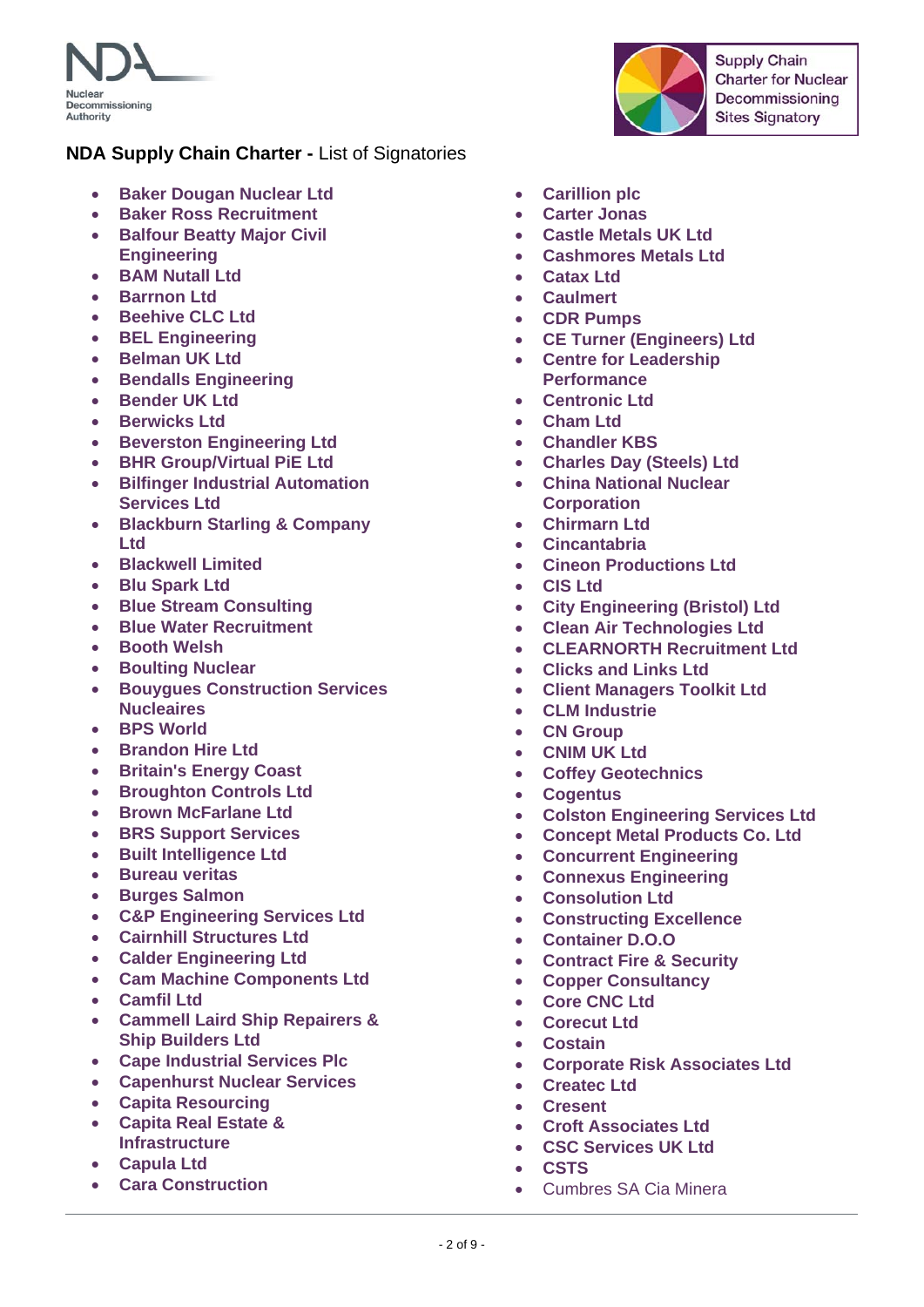

- **Cumbria O&M Services**
- **Curium S.A.S**
- **Currie & Brown**
- **CW Fletcher**
- Cyclife UK Ltd
- **Cygnet Fabrications Ltd**
- **Cyient Europe Ltd**
- **Cylenchar Limited**
- **Darchem Engineering Ltd**
- **DATS (Holdings) Ltd**
- **David Campbell Carpentry**
- Davies Nuclear Associates Ltd (DNA Ltd)
- **DBD Ltd**
- **Decision Analysis Services Ltd (DAS)**
- **Delkia**
- **Demag Cranes & Components Limited**
- **DEMetek**
- **Derwent James**
- **Designhive Media Ltd**
- **Det Norske Veritas**
- **Determanagement Ltd**
- **DG Global Forwarding**
- **DHPMC Ltd**
- **DMS Nuclear**
- **DMS Technologies**
- **Dodd Engineering**
- **Dodd Nuclear Ltd**
- **Dooson Babcock Ltd**
- **Dormor Machine & Engineering Co Ltd**
- **Dounreay Site Restoration Ltd**
- **Draeger Safety UK Ltd**
- **DroneOps Ltd**
- **Dustacco Engineering Ltd**
- **E Innovation (UK) Ltd**
- **EA Technology Ltd**
- **Eadon Consulting**
- **Eaves Machining Ltd**
- **Eckert & Ziegler Environmental Services Ltd**
- **Ecom Scotland Ltd**
- **EFINOR Ltd**
- **Egress**
- **Eisotech Services Ltd**
- **Electro Mechanical Installations Ltd**
- **Emcel Filters Ltd**
- **Energy Coast UTC**
- **Energy Simple Ltd**
- **EnergySolutions EU Ltd**
- **EnerMech Ltd**
- **Enerpro Group Ltd**
- **Engica**
- **Engineering Analysis Services Ltd**
- **Enginsoft UK Ltd**
- **Enkom**
- **Enterprise Environmental Services Ltd**
- **Environmental Scientifics Group**
- **Environtec**
- **Equipos Nucleares S.A**.
- **Equitus Engineering Ltd**
- **ERA Technology Ltd**
- **ERIKS UK**
- **Esh Construction Ltd**
- **ESI Group**
- **ESI Technologies Group**
- **E-Step Ltd**
- **ETAP Automation Ltd UK**
- **Eurest Services**
- **Europrecision Ltd**
- **Everything Solutions Ltd**
- **Exova, Oil & Gas and Industrials**
- **Experis Engineering UK**
- **Extrudakerb Ltd**
- **Falck Fire Services Ltd**
- **Farrans Construction**
- **Faun Trackway Ltd**
- **Fford and Stone International Ltd**
- **Fircroft Group**
- **Firma Engineering Ltd**
- **Flamgard Calidair Engineering**
- **Flexible Process Consultants Ltd**
- **FLEXIM Instruments UK Ltd**
- **Fluidic Ltd**
- **Focus Scaffolding Ltd**
- **Force One Ltd**
- **Forsyths**
- **Fort Vale Nuclear**
- **Forth Engineering**
- **Fortress Interlocks Ltd**
- **Fortum Power and Heat Oy**
- **FPI NorthWest Ltd**
- **Frankham Consultancy Group**

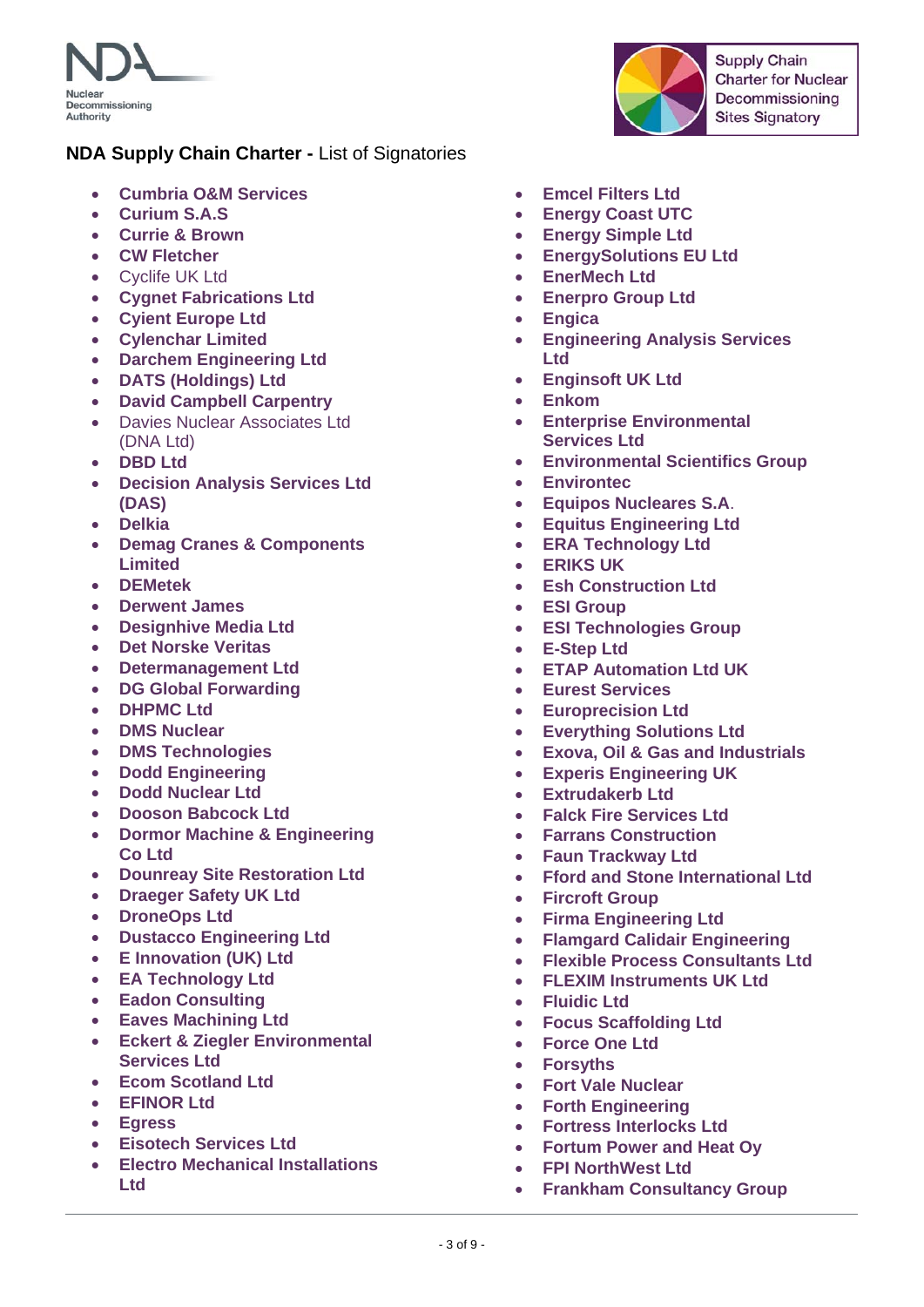

- **Ltd**
- **Franklin & Andrews**
- **Franks Portlock Consulting Ltd**
- **Frazer-Nash Consultancy Ltd**
- **Frontier Pitts Ltd**
- **FS Nuclear**
- **Fugro Geo Services Ltd**
- **Furness Engineering & Technology Ltd**
- **G & AM Lawson Ltd**
- **G3 Systems Limited**
- **gaiacene**
- **Galliford Try**
- **Galloway Group Ltd**
- **Galson Sciences Ltd**
- **Gap Group**
- **Garic Ltd**
- **GD Energy Services Nuclear Ltd**
- **Gexcon**
- **GJF Fabrications Ltd**
- **Glaisyers Solicitors LLP**
- **Gleeds**
- **Global Construction**
- **Global Energy Group**
- **Global Project (Services) Ltd**
- **Global Quantum Ltd**
- **GNS Gesellschaft für Nuklear-Service mbH**
- **Gold Group Ltd**
- **Golder Associates (UK) Ltd**
- **Goodwin International**
- **Goodwin Steel Castings Ltd**
- **Gow's Lybster Ltd**
- **Gradel S.A.R.L.**
- **Graham Engineering Ltd**
- **Graham Hart (Process Technology) Ltd**
- **Group 5 Training Ltd**
- **Group Ecia**
- **GSI Corporation Ltd**
- **GVA**
- **H S Jackson & Son (Fencing) Ltd**
- **H&H Reed Printers**
- **Hampco Ltd**
- **Hargreaves Ductwork Ltd**
- **Harry Peers Steelwork Ltd**
- **Hart Door Systems Ltd**
- **Haven Recycle**
- **Hayton IT Services**
- **Hazmat Logistics**
- **Heatric (Division of Meggitt (UK) Limited)**
- **Helander**
- **Hertel UK Ltd**
- **Hewden Stuart Ltd**
- **Hewlett Construction Group**
- **Hilti (GB) Limited**
- **Hima-Sella Ltd**
- **HKA Global Ltd**
- **Hoard-IT Ltd**
- **Hobs On-Site**
- **Hobs Reprographics PLC**
- **Holemaster Demtech Ltd**
- Honeywell Protective Clothing Ltd
- **Hosokawa Micron Limited**
- **HR Wallingford Ltd**
- **Hudson-Swan Engineering Ltd**
- **Hughes Sub Surface Engineering**
- **Human Performance and Leadership Ltd**
- **Hybrid Instruments Ltd**
- **Hyde Group Nuclear Ltd**
- **Hydrobolt Group**
- **Hydrock Group Ltd**
- **Hyspec Engineering Ltd**
- **icontrols**
- **ICS Cool Energy**
- **IDM Consulting**
- **IHS ltd**
- **IJS Consultants Ltd**
- **IKM Consulting**
- **IMechE Engineering Training Solutions**
- **Imenco Ltd**
- **ImiTec Limited**
- **In Touch Ltd**
- **Indelible Data Information Security**
- **Independent Nuclear Consultants Ltd**
- **Index Enclosures Ltd**
- **Induchem Group**
- **Industrial Ancillaries Ltd**
- **Industrial Exhibitions Limited**
- **Industrial Technology Systems Ltd**
- **Informed Solutions**

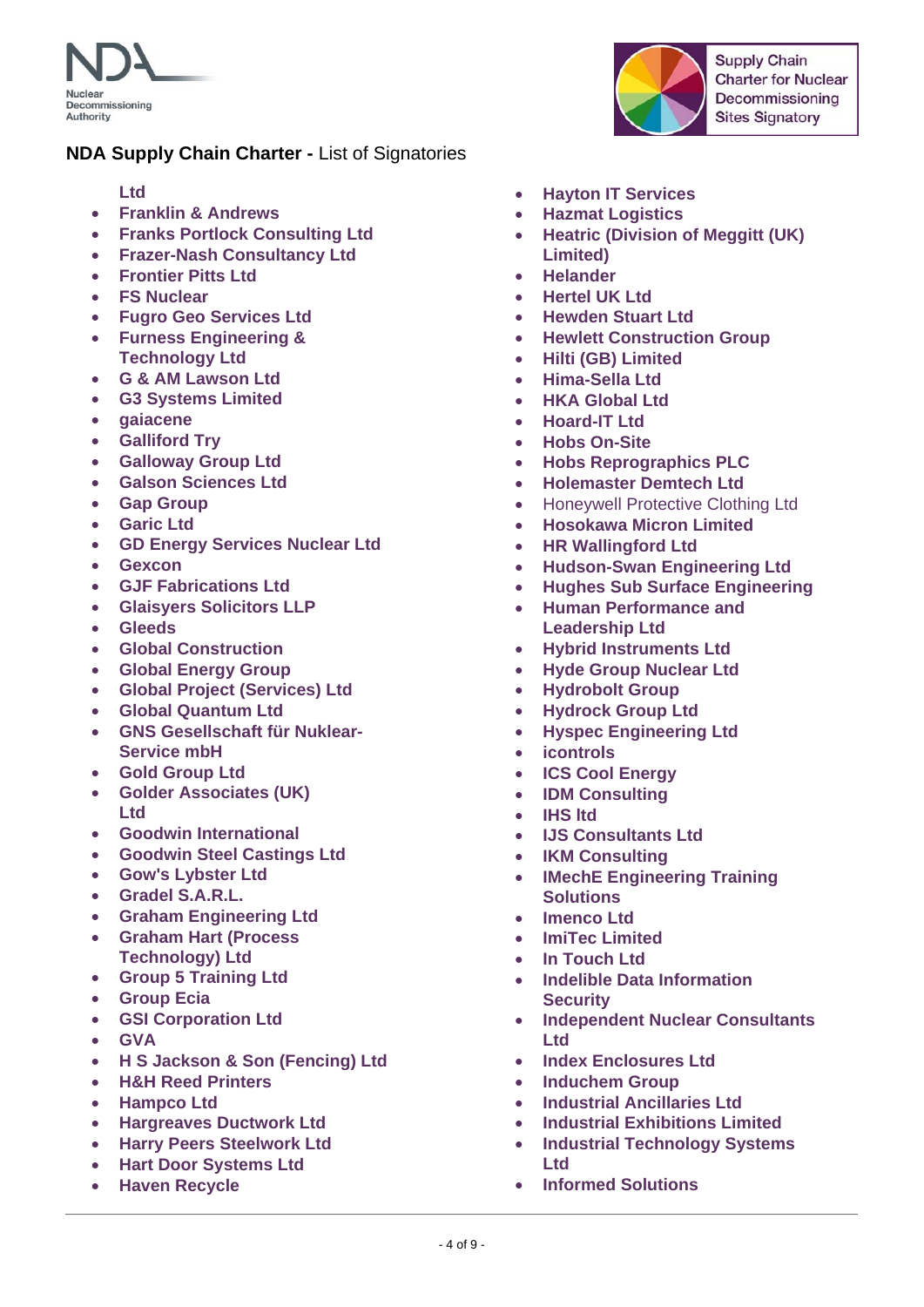

- **Ingerop**
- **Inglenorth Contracting Ltd**
- **Innovative Physics**
- **Inntel Ltd**
- **Inpipe Products**
- **Inspectahire Instrument Co Ltd**
- **Inspection Technologies Ltd**
- **Intec (UK) Ltd**
- **•** Integritex
- **Interserve Industrial Services**
- **Intertek**
- **ISEC Monitoring Systems AB**
- **Iselburn Ltd**
- **IT4Automation**
- **J B Corrie & Co Ltd**
- **Jacobs E&C Ltd**
- **Jacobs Engineering UK Ltd**
- **Jacquet UK Ltd**
- **James Fisher Nuclear Ltd**
- **James Walker Rotabolt Ltd**
- **JFC Plastics**
- **JGC Engineering and Technical Services**
- **JMS Metaltec**
- **John Caunt Scientific Ltd**
- **John Graham Construction Ltd**
- **Jordan Manufacturing Ltd**
- **JSC Engineering Centre for Nuclear Containers**
- **Julabo UK Ltd**
- **K Home International Ltd**
- **Kaefer**
- **Katmex Ltd**
- **KBR Government Services EMEA**
- **KCP Environmental Services**
- **KDC Contractors Ltd**
- **Kensington Consulting Ltd**
- Key-tech Electronics
- **Kier**
- **King Trailers Ltd**
- **Kitsons Environmental**
- **Klauke UK Ltd**
- **Konsolute Ltd**
- **Konecranes Demag UK Ltd**
- **Krantech Holdings Ltd**
- **KUKA Systems UK Ltd**
- **Kurion Inc**
- **L2 Business Consulting Ltd**
- **LabLogic Systems Ltd**
- **Laboratory Impex Systems Ltd**
- **Laddersfree Ltd**
- **LAE Vehicle Rentals Ltd**
- **Laker Vent Engineering Limited**
- **Lambert Smith Hampton**
- **Land and Marine Project Engineering Ltd**
- **Langfields Ltd**
- **LCA Controls Limited**
- **Ledwood Mechanical Engineering**
- **Leeds Environmental LLP**
- **Lime Square Environmental LLP**
- **Lionweld Kennedy**
- **Littlewood Fencing Ltd**
- **LKAB Minerals Ltd**
- **Lloyd Morris Electrical Ltd**
- **Lloyds Register**
- **LM Nuclear Ltd**
- **LMOB Electrical Contractors Ltd**
- **Logical Personnel Solutions**
- **Lokring Central (UK)**
- **Long O Donnell Associates Ltd**
- **Low Level Waste Repository Ltd**
- **Loy Surveys**
- **LSC Group Ltd**
- **LTi Metaltech Ltd**
- **Lubbers UK**
- **Lucid Capability Ltd**
- **Lucideon**
- **Lynkeos Technology**
- **M5TEC Ltd**
- **MDCO Ltd**
- **M & W Group**
- **Mace Ltd**
- **Machined Fabrications Ltd**
- **Maclin Sourcing Solutions**
- **Magnox**
- **MainPort Engineering (1990) Ltd**
- **Mammoet Ltd**
- **Management Process Systems Limited**
- **Manufax Engineering Ltd**
- **Marick Communications Ltd**
- **Market Cross UK Ltd**
- **Marine & Industrial Plastics Ltd**
- **Market Cross UK Ltd**
- **Masters of Pie Ltd**
- **Matom Ltd**

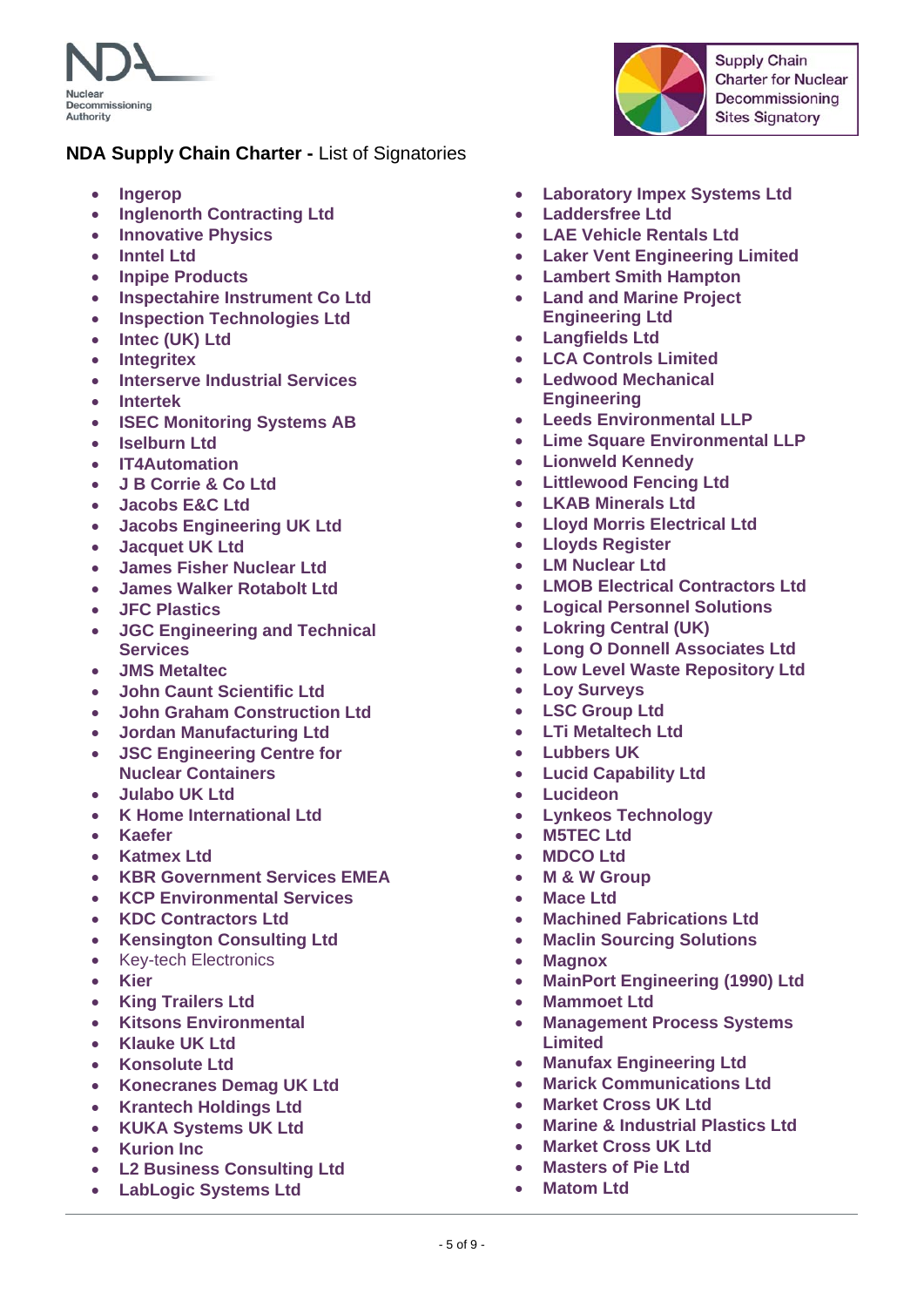



- **Mayflower Engineering**
- **MC Air Filtration Ltd**
- **McCarthy Environmental Ltd**
- **McEvoy Engineering Ltd**
- **McGrady Engineering Limited**
- **McHale Utilities Ltd**
- **McKillop Limited**
- **MCS Control Systems Ltd**
- **MDA Corporation**
- **Mdecon**
- **MechaTech Systems Ltd**
- **Medical Gas Solutions**
- **Meldrum Ltd**
- **Mercury Stone Ltd**
- **Merebrook Consulting Ltd**
- **Merlin Works Ltd**
- **Metal Spinners Group Ltd**
- **Metalflex Ltd**
- **Metaltech Precision Ltd**
- **Metiscube Limited**
- **Millbank Holdings Ltd**
- **Mirage Machines Ltd**
- **Mirion Technologies (Canberra UK) Ltd**
- **Mirion Technologies (IST) Ltd**
- **Missioncx Ltd**
- **Mitie**
- **MM Creative Solutions Ltd**
- **MMC Engineering Services Ltd**
- **MMI Engineering**
- **Môn Maintenance Services Ltd**
- **Mona Lifting Ltd**
- **Montracon Ltd**
- **Moore Industries Europe Inc**
- **Morgan Sindall Plc**
- **Morson Human Resources Ltd**
- **Morson Projects Ltd**
- **M-Sport Ltd**
- **Multipass**
- **Murphy Surveys Ltd**
- **N G Bailey**
- **NAMRC**
- **NATAS**
- **National Nuclear Laboratory**
- **NBC Group**
- **NCE Consultants Ltd**
- **NDSL**
- **Neptune Marine Systems**
- **NES Global Talent Ltd**
- **NIASS Ltd**
- **NIS Ltd**
- **NOF Energy**
- **North West Projects**
- **Northern Power UPS**
- **Northern Valve & Fitting Co Ltd**
- **Nortim Precision Engineering**
- **NOV Completion & Production Solutions**
- **Nova Design Ltd**
- NRW Ltd
- **NSG Environmental Ltd**
- **NUC Advisor**
- **NucAdvisor**
- **Nuclear Capital Partners**
- **Nuclear Decommissioning Authority**
- **Nuclear Decontamination Services Ltd**
- **Nuclear Engineering Services Ltd**
- **Nuclear Manufacturing & Site Services Ltd**
- **Nuclear Matters Ltd**
- **Nuclear Project Associates**
- **Nuclear South West Ltd**
- **Nuclear Techonologies plc**
- **NuclearCONNECT**
- **NUKEM Technologies**
- **Nusafe**
- **Nu-Tech Associates**
- **Nuvia Ltd**
- **NW Total Engineered Solutions**
- **O C Robotics**
- **OCTO UK**
- **O.L.D. Engineering Co. Ltd**
- **Oldham Engineering Ltd**
- **Omniflex UK Ltd**
- **Onet Technologies UK Ltd**
- **Onet Technologies Group**
- **ONFAB Ltd**
- **Optasense Ltd**
- **Optima Asset Maintenance Solutions**
- **Optima Site Solutions Ltd**
- **Optimal Industrial Automation Limited**
- **Optimum Dry Ice Blasting**
- **Optimus Projects Ltd**
- **Oranmore**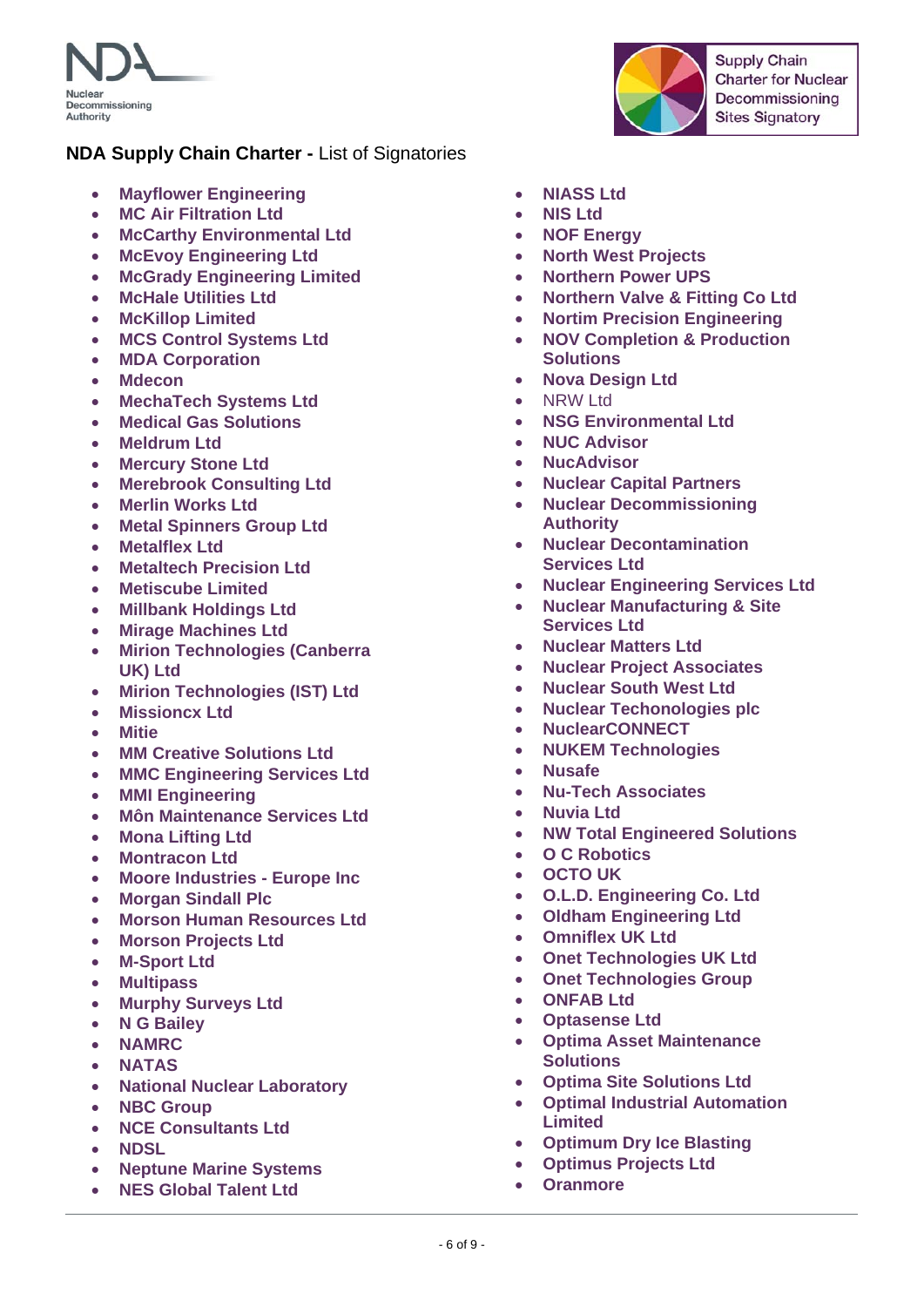

- **Oreka Sud**
- **Organization of Canadian Nuclear Industries (OCI)**
- **Orion Engineering Services Ltd**
- **Osbit**
- **Outokumpu Stainless Distribution**
- **outsource-uk**
- **Ove Arup & Partners Int Ltd**
- **Oxand Ltd**
- **Oxford Technologies Ltd**
- **Oxton Engineering**
- **P & S Automation Ltd**
- **P.P. Group of Companies**
- **PacTec EPS Ltd**
- **Pajarito Scientific Corporation**
- **Par Systems Ltd**
- **Park Gate & Company Ltd**
- **Parker James Protective Coatings Ltd**
- **Parsons Brinkerhoff**
- **Pcubed**
- **PDL Solutions (Europe) Ltd**
- **Pefect Bore Manufacturing Ltd**
- **Peinta SAS**
- **Penny Hydraulics Ltd**
- **Perma-Fix Environmental Services UK Ltd**
- **PWHytek**
- Poppleton & Son Ltd
- **Portobello-RMF Engineering Ltd**
- **Portakabin Ltd**
- **Porvair Filtration Group Ltd**
- **Pöyry Energy Ltd**
- **PPG Architectural Coatings EMEA**
- **PP Plasma Ltd**
- **PPS Ltd**
- **PRD Fasteners Ltd**
- **PRD Precision Ltd**
- **Premier Hytemp Ltd**
- **Premier Partnership**
- **Premier Storage Systems Ltd**
- **Presentation Technology Ltd**
- **Prima Uno Planning and Programming Ltd**
- **PRM Green Technologies**
- **Proactive Gas Safety Ltd**
- **Proeon Systems Ltd**



- **Professional Fabrication Services Ltd**
- **Profile Security Services Ltd**
- **Project Time and Cost International**
- **Promanex**
- **Prospect Energy Ltd**
- **Prospect Law Ltd**
- **ProSure Engineering Ltd**
- **Provelio Nuclear Ltd**
- **PSL Assemblies Ltd**
- **PWHytek**
- **px Limited**
- **Pycko Scientific Ltd**
- **QG Business Support**
- **Quadra Solutions Ltd**
- **Quadrant Security Group Ltd**
- **Quintessa Ltd**
- **Raddec International Ltd**
- **RadPro Solutions Ltd**
- **Radwise**
- **Rain for Rent International UK**
- **REACT Engineering Limited**
- **•** Realtime Location Ltd
- **Reays Coaches Ltd**
- **Rebo Systems BV**
- **Redhall Nuclear Ltd**
- **Reel S.A.S.**
- **Regenesis UK Ltd**
- **REI Nuclear Europe Limited**
- **Renown Engineering Ltd**
- **Resource Marketing Ltd**
- **Responsive Engineering Ltd**
- **Responsive Ltd**
- **Restore Scan Ltd**
- **Return to Scene Ltd**
- **Rhodar Ltd**
- **Rider Levett Bucknall**
- **RIFT Research & Development**
- **Robatel Industries**
- **Robert Wynn & Sons Ltd**
- **Rodgers Leask Ltd**
- **Rolls Royce PLC**
- **Rovtech Solutions Ltd**
- **Royston Lead**
- **R P Alba Ltd**
- **RPS Group Ltd**
- **RSK Group**
- **RSM UK**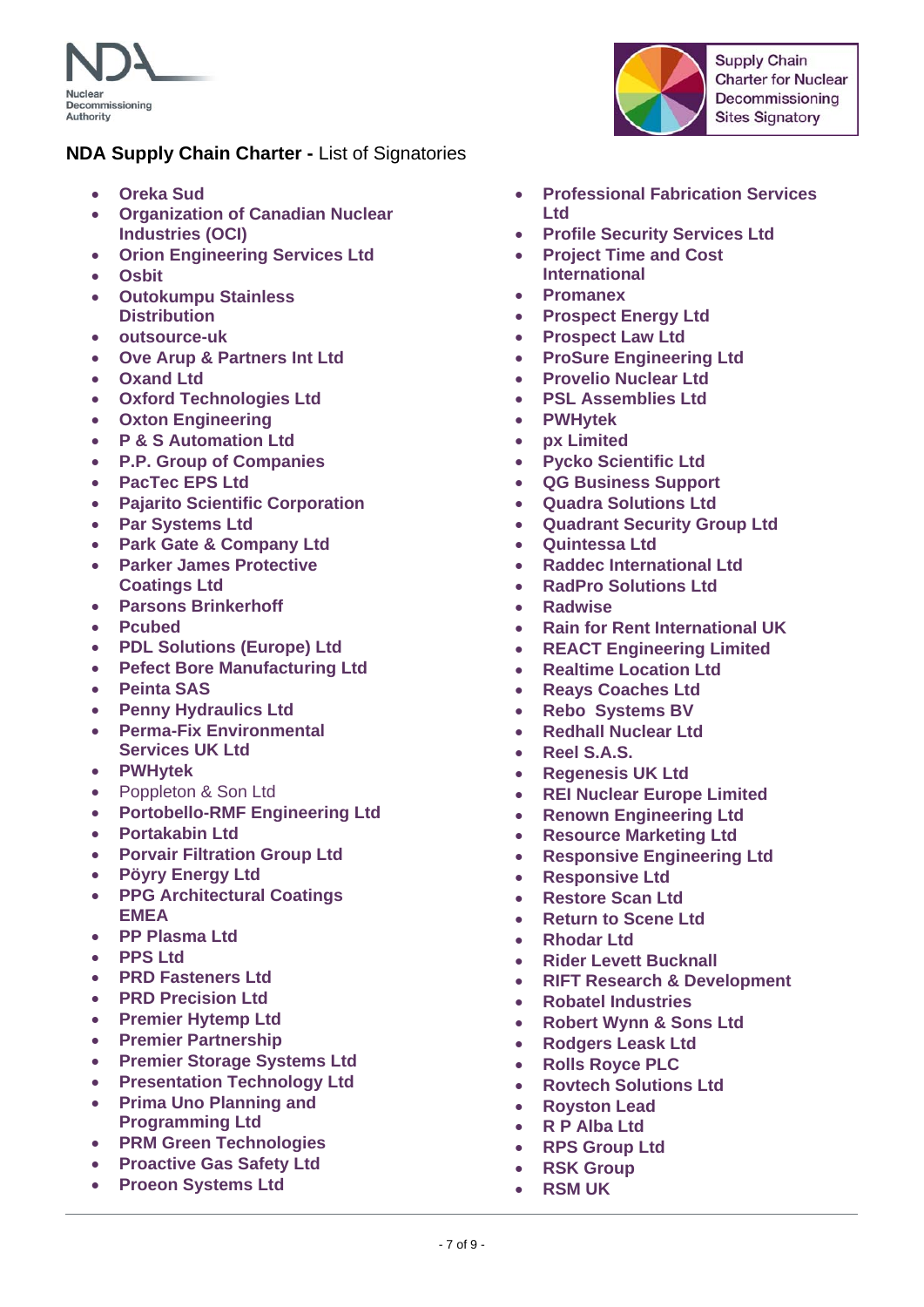

- **R-Tech Materials**
- **Russell Taylor Group**
- **Rutpen Ltd**
- **RVT Rentavent**
- **RWS Ltd**
- **S&H Systems Design & Installation Ltd**
- **Safelok Components Ltd**
- **Safety Critical**
- **Savant Ltd**
- **SBV Fabrications**
- **Scaffpad Europe Ltd**
- **Scantec Personnel Limited**
- **Scarab4**
- **Scion Technical Services**
- **Scotland Electronics International Ltd**
- **Scruffy Dog Media**
- **Secure Information Assurance Ltd**
- **Security Solutions (Northern) Ltd**
- **Siemaf**
- **Selex ES Ltd**
- **Sellafield**
- **Selwood Ltd**
- **Senate Electrical**
- **Sensat Surveying Ltd**
- **Sepam UK**
- **Serimax Ltd**
- **Servelec Controls**
- **Sheil Consulting Ltd**
- **Shepley Engineers Ltd**
- **Siempelkamp Nuclear Technology UK**
- **SIG plc Group Infrastructure**
- **Sika**
- **Silver Stream Business Services Ltd**
- **Silverpeaks Ltd**
- **Smartlift Bulk Packaging Ltd**
- **SMH Products Ltd**
- **Smith Bullough (Fasteners)**
- **Smith Engineering GB Ltd**
- **SN-Group**
- **Soilutions Ltd**
- **Sonomatic Ltd**
- **Sopra Steria**
- **Spatial Consultants Ltd**
- **Specialised Laser Products Ltd**
- **Speedy Asset Services Ltd**
- **SPEX Europe Ltd**
- **Spire**
- **Spraylat International Ltd**
- **Springfields Fuel Ltd**
- **Squibb Group Ltd**
- **SSE Contracting Ltd**
- **Stainless Metalcraft (Chatteris) Ltd**
- **Stats Group**
- **Staubli UK Ltd**
- **Stauff UK Ltd**
- **Steadvale Air Systems Ltd**
- **Steve Vick International Ltd**
- **Stobbarts Ltd**
- **Straightpoint**
- **Strata Technology Ltd**
- **Structure Vision Ltd**
- **STS Defence Ltd**
- **Studley Engineering**
- **Studsvik UK Ltd**
- **•** Subsea International Ltd
- **Suez Environnement**
- **Summit Consultancy**
- **Supacat Ltd**
- **Supply UK Hire Shops Ltd**
- **Sureclean Ltd**
- **Surface Engineers (Manchester) Ltd**
- **Symetri Limited**
- **Symmetry Law Ltd**
- **Tacit Connexions**
- **Tannerhill Reay Ltd**
- **Technical Inspection Services (uk) Ltd**
- **Technomot**
- **Teledyne Bowtech Ltd**
- **Tenet Consultants Ltd**
- **The Active Collection Bureau Ltd**
- **The Fencing Partnership**
- **The Laser Cutting Co Ltd**
- **The Learning Planet**
- **The Met Office**
- **The MSS Group Ltd**
- **The Robore Group**
- **The Steel Grating Company**
- **The Tiny Recruiter**
- **Thermofax**
- **Thomas Armstrong**